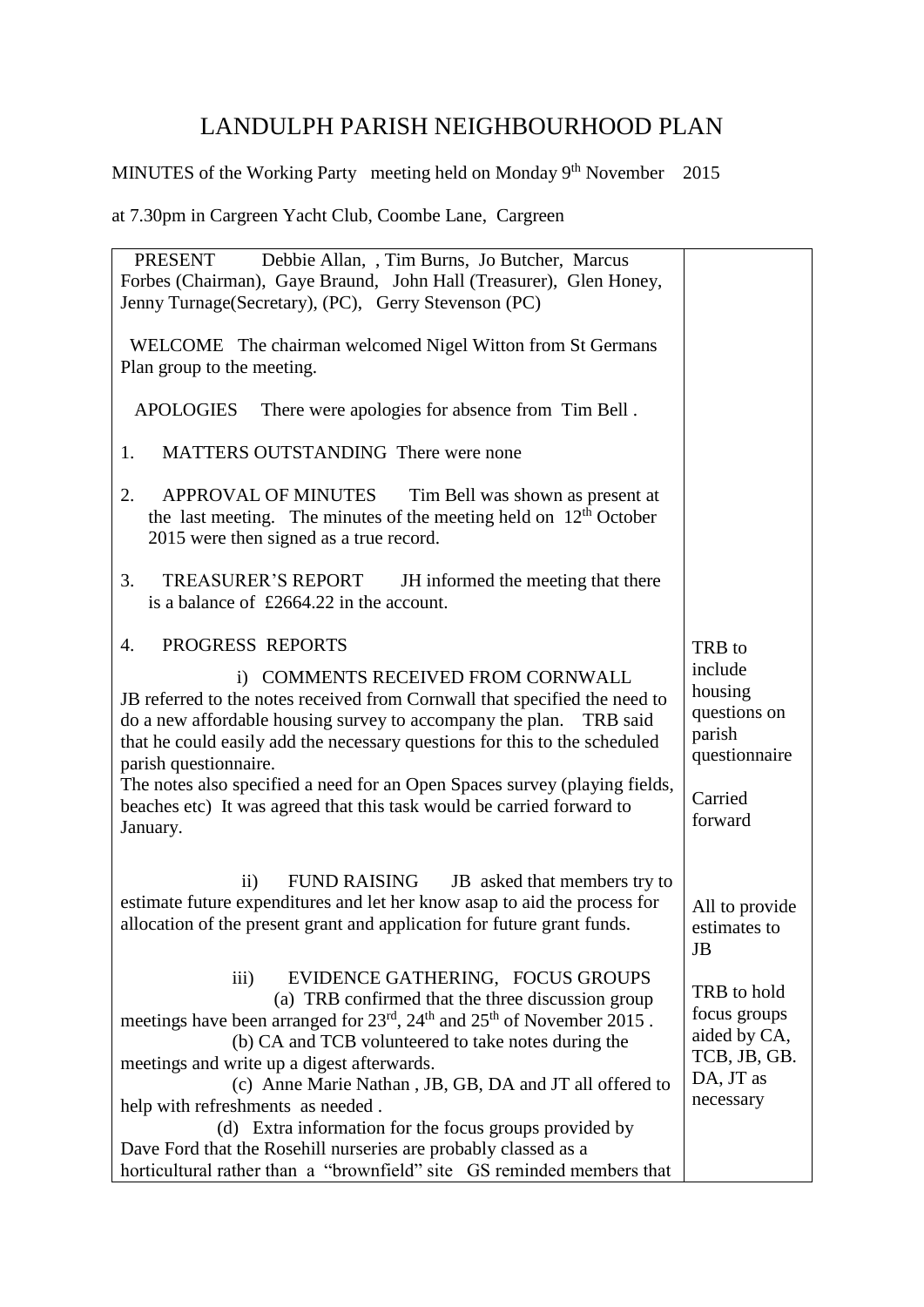| the original suggestion to build on that site came from a housing survey<br>undertaken by Cavanna Homes some time ago but not acted upon.<br>COMMUNICATIONS PAPER BASED (a) DA<br>iv)<br>gave out copies of the flyer that is being delivered this week to all<br>dwellings in the parish. The "postman" will try to speak to someone at<br>each address, try to gauge possible attendants and collect individual e-<br>mail addresses. The chairman congratulated DA for producing such an<br>excellent flyer.<br>DA and TRB will liaise on the production of<br>(b)<br>individual invitation letters to the known businesses in the parish.                                                                                                                                                                                                                                    | Volunteers to<br>deliver flyers<br>DA/TRB to<br>deliver<br>business<br>invites  |
|----------------------------------------------------------------------------------------------------------------------------------------------------------------------------------------------------------------------------------------------------------------------------------------------------------------------------------------------------------------------------------------------------------------------------------------------------------------------------------------------------------------------------------------------------------------------------------------------------------------------------------------------------------------------------------------------------------------------------------------------------------------------------------------------------------------------------------------------------------------------------------|---------------------------------------------------------------------------------|
| COMMUNICATIONS WEB BASED<br>V)<br>CA confirmed that the web site is up and running. E-mail contact<br>addresses have been added for those who asked for them and a feedback<br>form has been added to the website.<br>Congratulations were expressed for the production of such an<br>interesting, eye-catching site.                                                                                                                                                                                                                                                                                                                                                                                                                                                                                                                                                            | CA/TCB to<br>continue<br>development<br>of the site                             |
| LAND SURVEYS nothing to report<br>$\mathbf{vi})$<br>PREPARATION OF EVIDENCE FOR FINAL PLAN<br>5<br>i) DESCRIPTION OF PARISH is underway by MM<br>ii) POPULATION OF PARISH is underway by TRB<br>iii) SERVICES AND FACILITIES IN PARISH GH and DA<br>offered to undertake this task.                                                                                                                                                                                                                                                                                                                                                                                                                                                                                                                                                                                              | MM and TRB<br>to continue<br>work.<br>GH and DA to<br>begin services<br>section |
| <b>DECISIONS SO FAR</b><br>6.<br>To include the necessary items for a parish housing survey<br>in the forthcoming parish questionnaire.<br>Everyone to collect estimates of future spending and to<br>keep JB informed ready for the January meeting.<br>Delivery of individual flyers to every dwelling informing of<br>3 <sup>7</sup><br>Focus group meetings<br>4 Organisations in the parish are including an internet version<br>of the flyer to all their members<br>GB to set up the board on Gerrys Corner and liaise with<br>5.<br>JH and others to use the Festival boards as extra publicity for the focus<br>groups.<br><b>RECAP / WHAT NEXT</b><br>7.<br>To hold the focus group meetings in November and<br>prepare an interim report for the next meeting.<br>To invite Claire Hurley from CRCC to give more<br>2<br>guidance after analysis of the focus groups. | GB and JH<br>to organise<br>boards                                              |